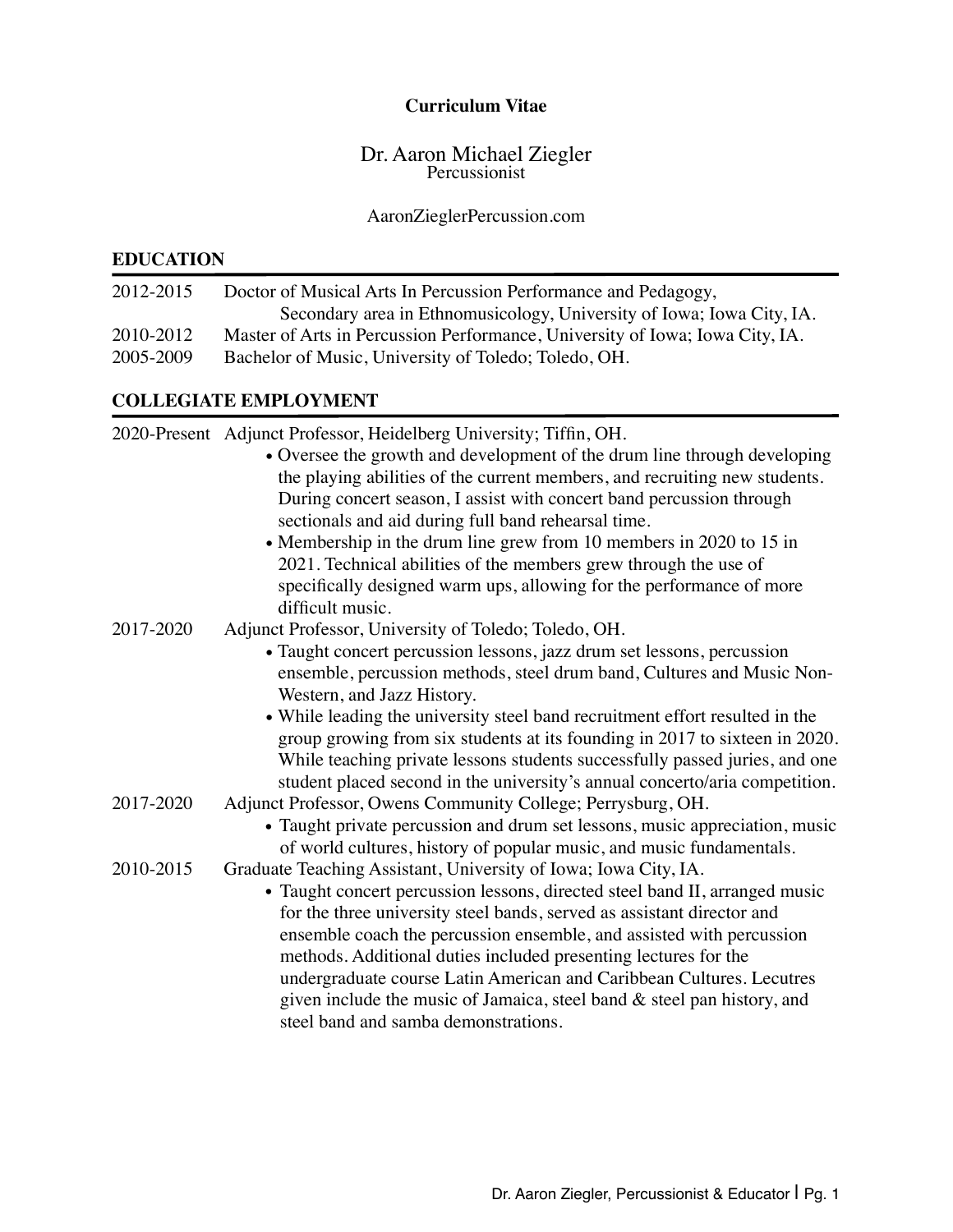## **NON-COLLEGIATE EMPLOYMENT**

|           | 2021-Present Drum line Instructor, Northview High School; Sylvania, OH.                                                                      |
|-----------|----------------------------------------------------------------------------------------------------------------------------------------------|
|           | • Lead drum line sectionals, compose and arrange warm ups, drum breaks,                                                                      |
|           | and show music when necessary.                                                                                                               |
|           | • Strengthened technique, reading, and memorization skills through focused                                                                   |
|           | rehearsal processes and warm up procedures.                                                                                                  |
|           | • Developed younger members' technical abilities through private lessons,                                                                    |
|           | and helped to grow interest in joining drum line with junior high students.                                                                  |
|           | 2020-Present Concert Percussion Clinician, Perrysburg Schools; Perrysburg, OH.                                                               |
|           | • Teach weekly sectionals to 5th through 8th grade percussion students                                                                       |
|           | working on proper snare drum, mallet, and auxiliary percussion<br>techniques, and execution of their band music.                             |
|           | • Students successfully pass playing tests, and feel confident in their music                                                                |
|           | for band class. They also show an increased ability to execute rudiments                                                                     |
|           | utilizing proper technique.                                                                                                                  |
|           | 2018-Present Percussion Instructor, Rogers High School; Toledo, OH.                                                                          |
|           | • Direct the drum line during marching season, and percussion ensemble                                                                       |
|           | during concert band season. The percussion ensemble is made up of                                                                            |
|           | percussionists and non-percussionists of all skill levels.                                                                                   |
|           | • Individual and group lessons on snare drum, mallet instruments, and drum                                                                   |
|           | set were given to students to help develop well rounded players.                                                                             |
|           | 2008-Present Percussion Instructor, Private Studio; Toledo, OH.                                                                              |
|           | • Teach private lessons on concert percussion, drum set, marching                                                                            |
|           | percussion, and world percussion instruments including steel pan, Latin                                                                      |
|           | American hand drums, and African hand drums.                                                                                                 |
|           | • Students taking college preparatory lessons have found success auditioning                                                                 |
|           | for, and being accepted into The University of Toledo, Bowling Green<br>State University, Ohio State University, Baldwin Wallace University, |
|           | University of Cincinnati, and Oberlin Conservatory.                                                                                          |
| 2011-2015 | Drum line Instructor, West Liberty High School; West Liberty IA.                                                                             |
| 2008-2010 | Assistant Directory of Percussion, Toledo School for the Arts; Toledo, OH.                                                                   |
| 2007-2010 | Drum line Instructor, Scott High School; Toledo, OH.                                                                                         |
|           |                                                                                                                                              |

## **COLLEGIATE TEACHING EXPERIENCE**

## **University of Toledo**

Applied Percussion Lessons, all levels (Spring 2019-2020) Applied Jazz Drum Set Lessons, all levels (Spring 2019-2020) Percussion Ensemble (Spring 2019-2020) Percussion Methods (Spring 2019) Cultures and Music Non-Western (Fall 2016-2021) Steel Band (Fall 2017-2021) Jazz History (Fall 2016, Spring 2017)

# **Owens Community College**

Applied Percussion Lessons (Spring 2017-2020) Music of the Peoples of the World (Fall 2018-2020) History of Popular Music (Spring 2018, Fall 2018) Music Appreciation (Fall 2016)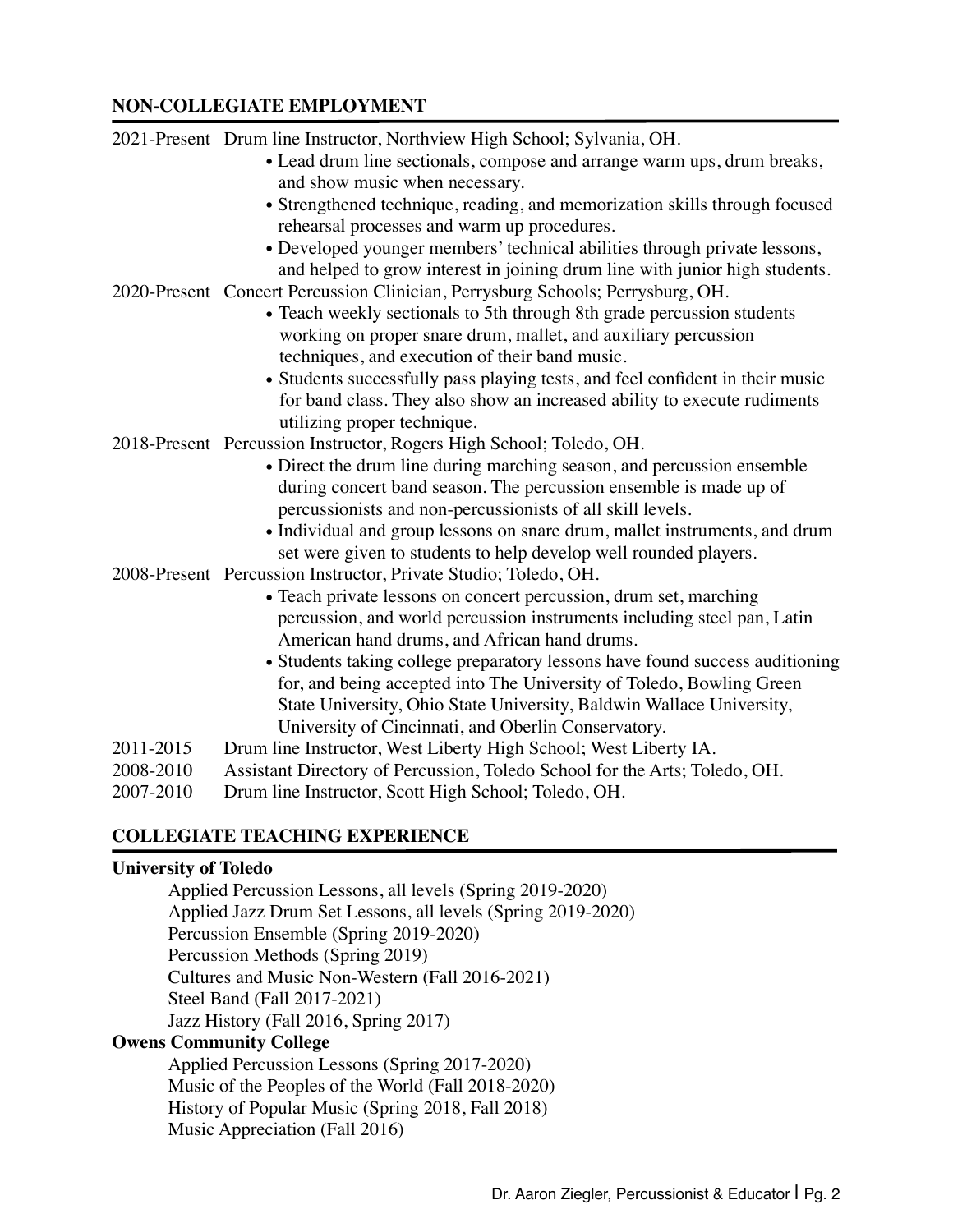#### **University of Iowa**

Applied Percussion Lessons, freshman and sophomore levels (Fall 2010-Fall 2015) Steel Band II (Fall 2010-Fall 2015)

#### **PUBLISHED WORKS**

#### **Articles**

 *Idiomatic Harmonic Arranging for Double Seconds & Triple Guitars*; published digitally by National Society of Steel Band Educators (NSSBE)

#### **DMA Essay**

2015 Challenging the Trinidad and Tobago Panorama Construct: An Analysis of Compositional Styles of Ray Holman, Liam Teague, and Andy Narell

#### **Arrangements & Compositions**

Published through Sheet Music Plus:

- *Take You Dancing*, Jason Derulo
- *Come Dancing,* The Kinks
- *Dancing in the Street*, Martha & the Vandellas
- *Your Love,* The Dirty Heads Featuring Ky-Mani Marley
- *Taxman,* The Beatles
- *Little (West African) Drummer Boy*, Traditional
- *Oye Isabel*, The Iguanas
- *Feliz Navidad,* Jose Feliciano
- *The Christmas Song*, Mel Torme
- *Supersonic Rocketship,* The Kinks
- *Sing, Sing, Sing,* Benny Goodman
- *Brighter Than The Sun*, Colbie Caillat
- *Carol of the Bells*, Traditional
- *Did You Ever Love Me*, Fleetwood Mac
- *Don't Bury My Clothes*, Yomo Toro
- *Get Out Of My Dreams, Get Into My Car*, Billy Ocean
- *Groovin'*, Young Rascals
- *If I Had A Hammer*, Trini Lopez
- *Rude*, Magic!
- *Satisfy My Soul*, Bob Marley
- *September*, Earth, Wind & Fire
- *Settle Down*, No Doubt
- *She's Not There*, The Zombies
- *Short People*, Randy Newman
- *Stir It Up*, Bob Marley
- *Dock Of The Bay*, Ottis Redding
- *The Hammer*, David Rudder
- *Three Questions,* original composition for solo steel pan and electronics
- *Waiting In Vain*, Bob Marley
- *Wonderful Christmastime*, Paul McCartney
- *You Are The Sunshine Of My Life*, Stevie Wonder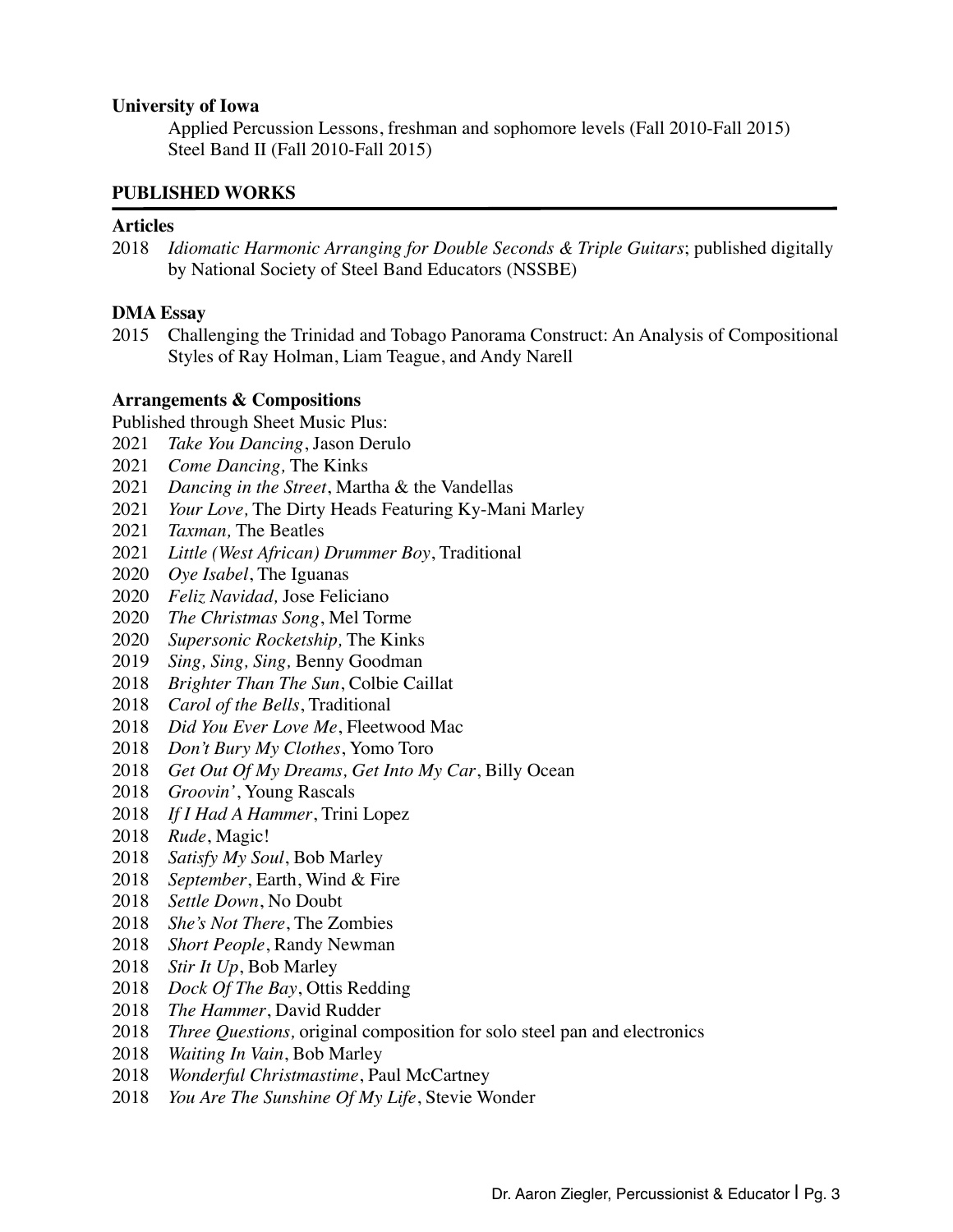Published through Mau Mau Music:

- 2021 *Quixotic,* original composition for steel band
- 2017 *Elsewhere*, original composition for solo steel pan and electronics
- 2013 *Deck The Halls,* Traditional
- 2012 *Bacchanallin',* original composition for steel band
- 2012 *Canboulay,* original composition for steel band
- 2012 *Everybody Winin',* original composition for steel band
- 2012 *La Diablesse,* original composition for steel band

#### Published through Alfred Publishing:

- 2014 *Don't Stop Believin',* Journey
- 2014 *Jump,* Van Halen
- 2014 *Tribute to Spree Simon,* Aldwyn "Lord Kitchener" Roberts
- 2013 *Bang The Drum All Day,* Todd Rundgren
- 2013 *Treasure*, Bruno Mars

## **PROFESSIONAL PERFORMING AND RECORDING**

#### **International Appearances**

- 2021 Percussion Adjudicator, Hong Kong Schools Music and Speech Association 72nd Annual Music Festival, Hong Kong, China
- 2020 Guest Artist, Mahidol University, Bangkok Thailand
- 2017 Percussion Adjudicator, Hong Kong Schools Music and Speech Association 69th Annual Music Festival, Hong Kong, China
- 2015 General Manager and Performer, Mosaic Steel Orchestra, International Panorama 2015, Port of Spain, Trinidad and Tobago
- 2015 Transcriber, *Dan Is The Man (In The Van)* by Slinger "Mighty Sparrow" Francisco, arranged for steel band by Anthony "Tony" Williams, Played by Pastiche Steel Ensemble, International Conference on Pan, Port of Spain Trinidad and Tobago
- 2015 General Manager and Performer, Mosaic Steel Orchestra, Virginia International PANfest, Virginia Beach, VA.
- 2013 Assistant Director, Performer, and Arranger, Iowa Percussion: East-West Percussion Ensemble, Percussive Arts Society International Convention, World Ensemble Competition Winner, Percussive Arts Society International Convention, Indianapolis, IL.
- 2011 Assistant Director and Performer, Iowa Percussion, Percussive Arts Society International Convention, New Literature Session, Percussive Arts Society International Convention, Indianapolis, IL.

#### **National Appearances**

- 2018 Percussion Faculty, Lutheran Summer Music Academy, Valparaiso University, Valparaiso, IN.
- 2018 Composer/performer, Pan Arts Network Summer Project, digital recording project

## **Regional Appearances**

- 2019 Guest Soloist, Port Clinton High School Sousa Concert, Port Clinton, OH.
- 2018 Faculty Artist, Faculty Recital, University Of Toledo, Toledo, OH.
- 2018 Guest Artist, Accent On the Arts, Owens Community College, Perrysburg, OH.
- 2016 Guest Soloist/Arranger, Iowa Percussion Holiday Pops Concert, University of Iowa, Iowa City, IA.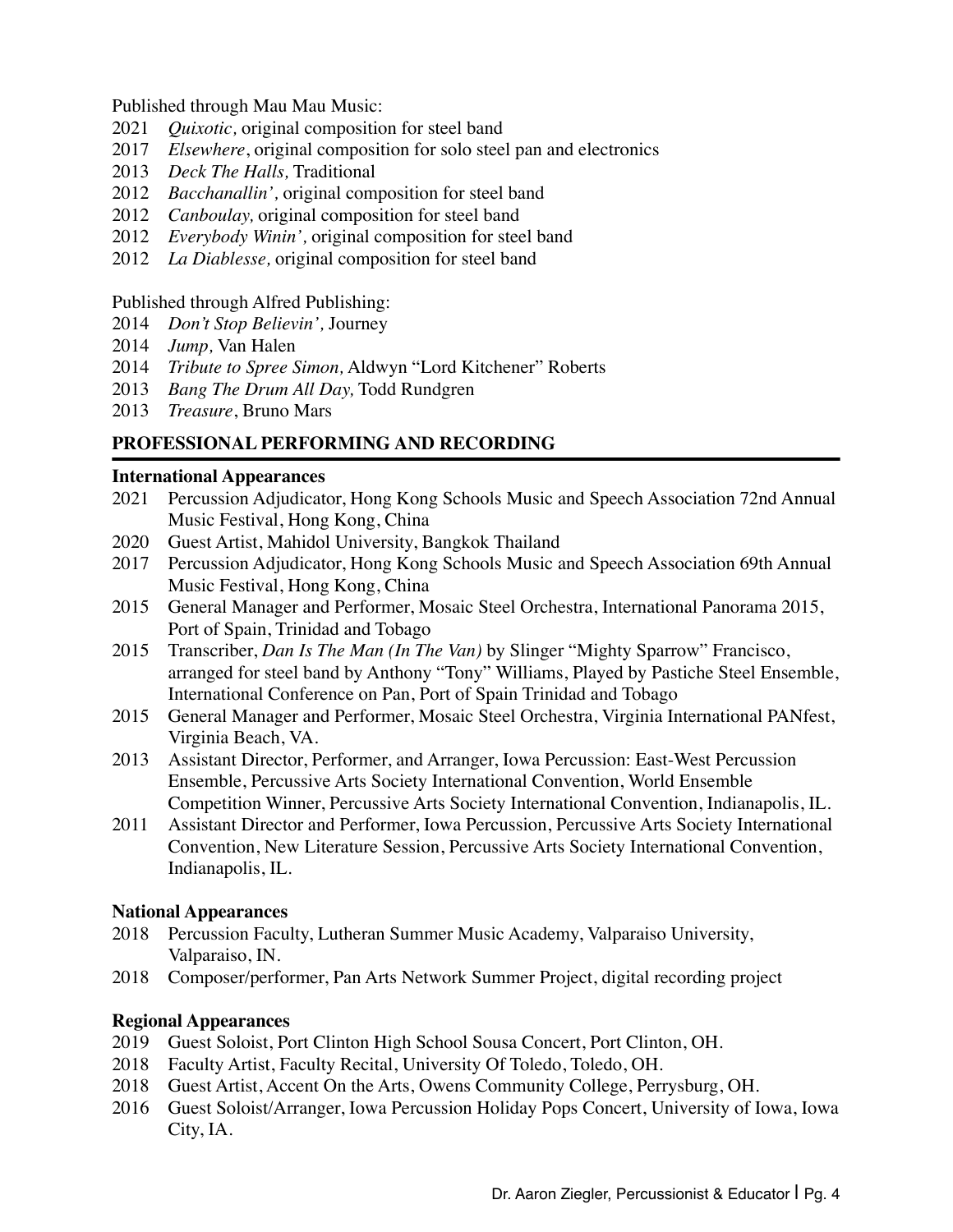- 2016 Adjudicator, 50th Annual Competitions in Music Performance, Bowling Green State University, Bowling Green OH.
- 2016 Percussion/organizer, PRIZM Duo festival of new music, University of Toledo, Toledo, OH.
- 2016 Drummer, Trio Cantina, Great Lakes Arts and Jazz Festival, Toledo, OH.
- 2014 Director, *Riverside*, Tyler Swick, Iowa Premiere, University of Iowa, Iowa City, IA.
- 2014 Steel Pan/Multiple Percussion, *Quartet No. 1*, Tyler Swick, Premier performance, University of Iowa, Iowa City, IA.
- 2014 Percussion, *Images of Africa*, Steven Simpson, Premier performance, University of Iowa, Iowa City, IA.
- 2013 Assistant Director, Performer, and Arranger, Iowa Percussion: East-West Percussion Ensemble, Indiana State, IN. University, Terre Haute, IN.
- 2013 Percussion, *Songs of Death*, Zach Zubow, Premiere performance, Aaron Ziegler Graduate Percussion Recital, University of Iowa, Iowa City, IA.
- 2013 Percussion, *200 Uses for a Paperclip*, Jason Palamara, Premiere performance, Center for New Music, University of Iowa, Iowa City, IA.
- 2013 Percussion, *Bija*, Brian Penkrot, Premiere performance, Center for New Music, University of Iowa, Iowa City, IA.
- 2013 Percussion/Timpani, *Amelia Goes to the Ball*, Gian Carlo Menotti, *Trouble In Tahiti*, Leonard Bernstein, University of Iowa, Iowa City, IA.
- 2012 Percussion, works by Steve Reich, John Cage, David Lang, and Sonny Rollins, Iowa City Percussion Group, Iowa City, IA. University of Iowa, Iowa City, IA.
- 2012 Percussion, *As we continue across the Country*, Premier performance, Zach Zubow, Midwest Composer's Symposium, University of Iowa, Iowa City, IA.
- 2012 Percussion, works by Steve Reich, John Cage, David Lang, and Sonny Rollins, Iowa City Percussion Group, Northern Iowa University, Cedar Falls, IA.
- 2012 Timpani/Percussion, *The Turn of the Screw* Benjamin Britten, University of Iowa, Iowa City, IA.
- 2011 Timpani/Percussion, *The Mikado* Gilbert and Sullivan, University of Iowa, Iowa City, IA.
- 2011 Timpani, *Elixir of Love* Gaetano Donizetti, University of Iowa, Iowa City, IA.
- 2011 Percussion, works by John La Barbera, Emmanuel Séjourné, and Paul Lansky, Iowa City Percussion Group, Iowa Day of Percussion, Davenport, IA.
- 2011 Timpani, *La Traviata* Giuseppe Verdi, University of Iowa, Iowa City, IA.
- 2010 Steel pan soloist, *Flight of the Bumblebee* Nikolai Rimsky Korsakov, Arranged by Steven Moro, University of Toledo Symphonic Band, Toledo OH.
- 2009 Vibraphone, *We Ran as if to Meet The Moon* Sarah Modene Premier performance, University of Toledo New Music Ensemble, Toledo, OH.
- 2009 Percussion, University of Toledo Percussion Ensemble, Ohio Day of Percussion, University of Toledo, Toledo, OH.

#### **Recordings**

- 2018 *Pan Rocks RUSH!* feat. Mike Portnoy, Pan Rocks, Available on iTunes, Amazon MP3, and Spotify
- 2017 *Dig In!*, Stonehouse, StoneHouse Records, Available on iTunes, CD Baby, and Spotify
- 2012 *Queen of the Bands*, PanAmerican Steel Band, Cricket City Music & Media CC5453
- 2010 *Country for the Masses*, Scott Ballard, Available on CD Baby, iTunes, and Amazon MP3